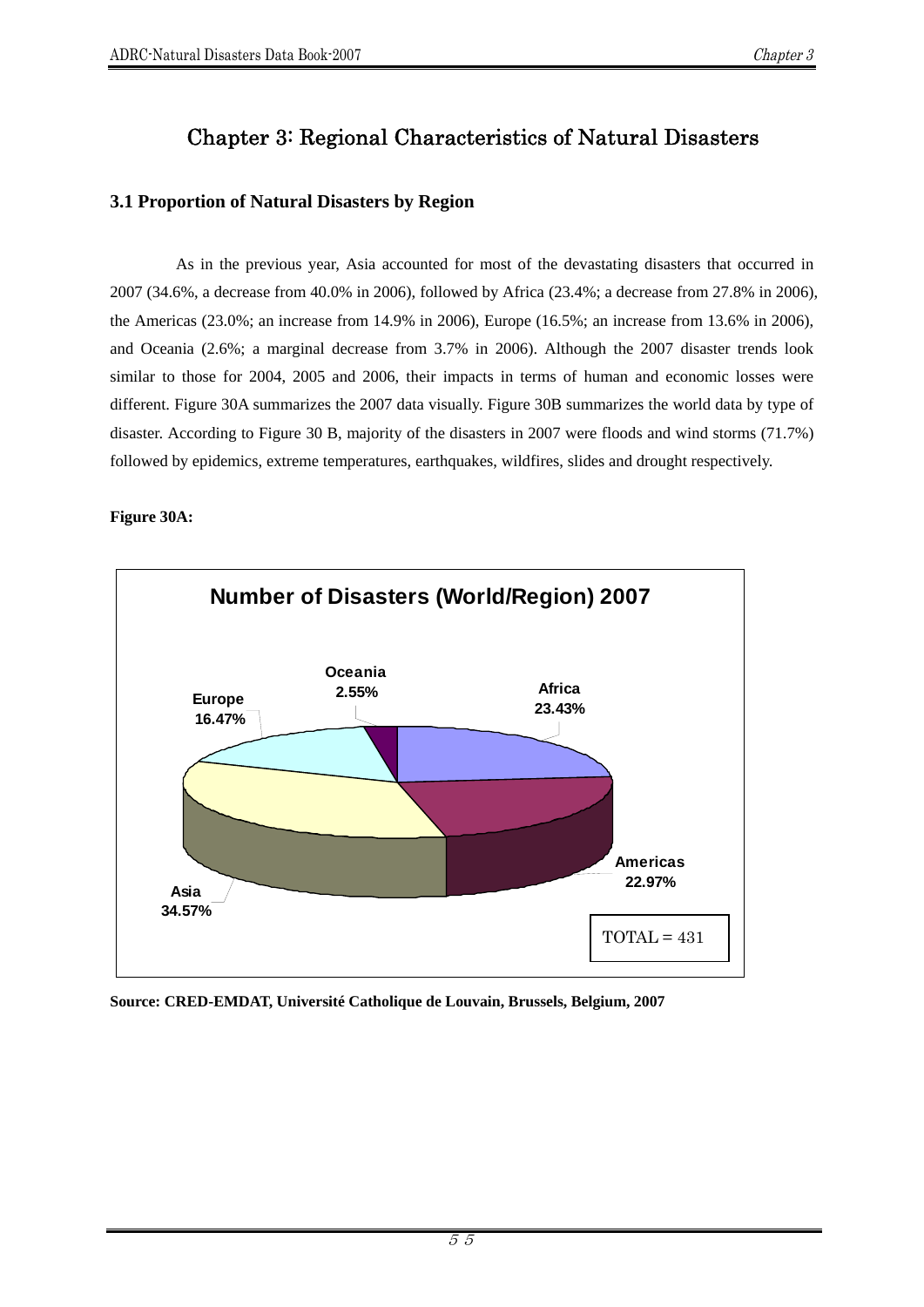# **Figure 30B:**



**Source: CRED-EMDAT, Université Catholique de Louvain, Brussels, Belgium, 2007** 

As can be seen in Figure 31A, the majority of people killed by natural disasters in the year 2007 lived in Asia, which accounted for 60.0% of the total number of people killed by disasters worldwide (almost similar percentage of 59.2% when compared to the previous year 2006). As in the previous years, year 2007 disasters victims in Asia are mainly due to the catastrophic floods and windstorms that struck India, Bangladesh, and China, in Asia. Another significant region is Africa, which accounted for 25.0% of the people killed in 2007 (almost similar percentage of 26.1% when compared to the previous year 2006). This is due to the flood, epidemic, windstorms and drought disasters occurred in Africa in 2007. The number of people killed in Europe decreased from 12.4% in 2006 to 4.8% in 2007. European disaster victims are mainly from the extreme temperature conditions and floods that prevailed in Europe in 2007. The Americas instead saw an increase in people killed, from 2.3% in 2006 to 9.2% in 2007. This is due to the floods in the South American regions. Oceania registered marginal increase in the number of people killed by natural disasters in 2007 from the previous year 2006. The heavy death toll in Asia caused by *the Asian Disaster* in 2007 makes other regions' figures look smaller in 2007 as in the previous years of 2006 and 2005. Floods, windstorms and epidemic were responsible for the majority of the death toll worldwide (90%), followed by extreme temperature, and earthquakes, as shown in Figure 31B.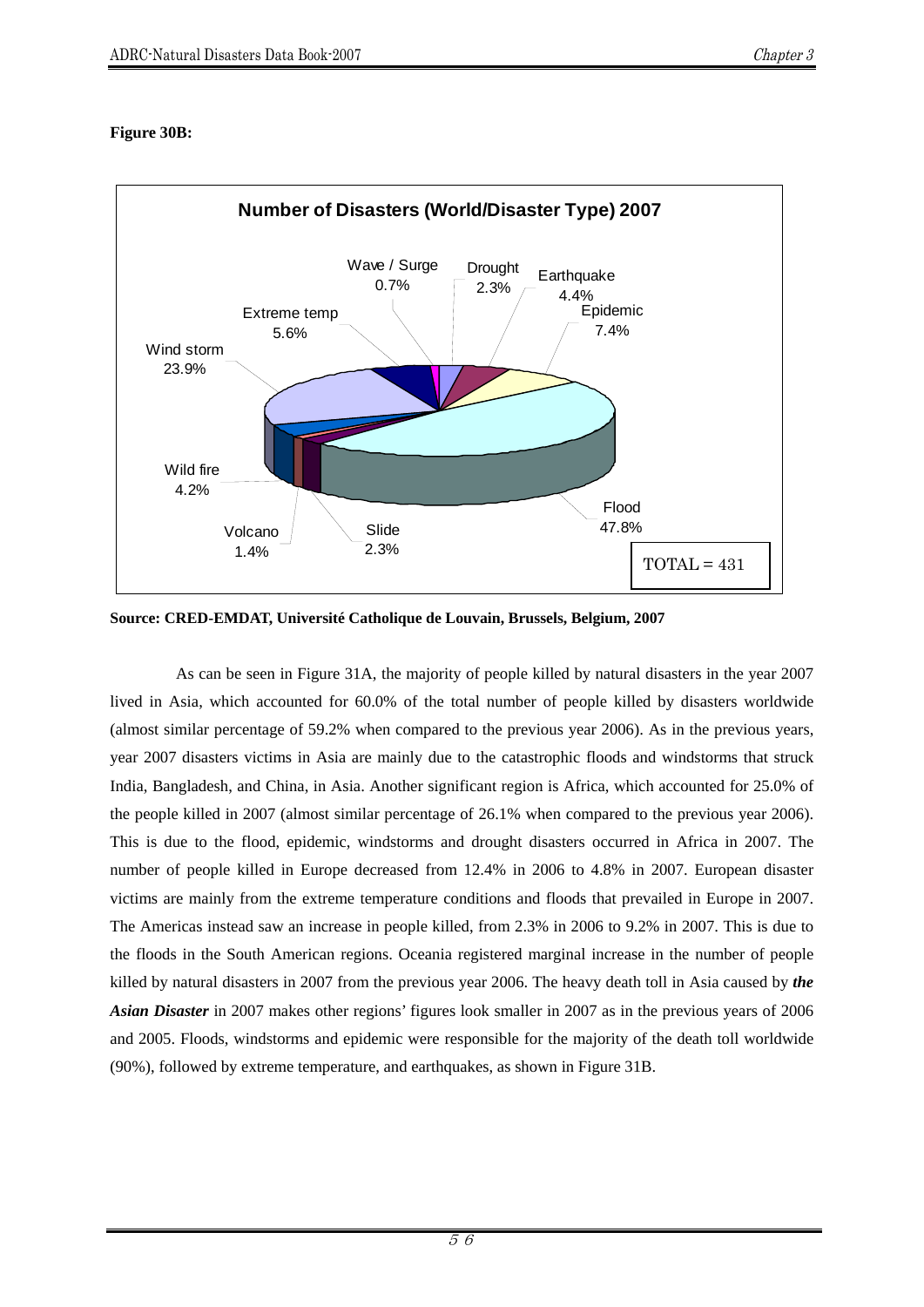# **Figure 31A;**



**Source: CRED-EMDAT, Université Catholique de Louvain, Brussels, Belgium, 2007** 

**Figure 31B:** 



**Source: CRED-EMDAT, Université Catholique de Louvain, Brussels, Belgium, 2007**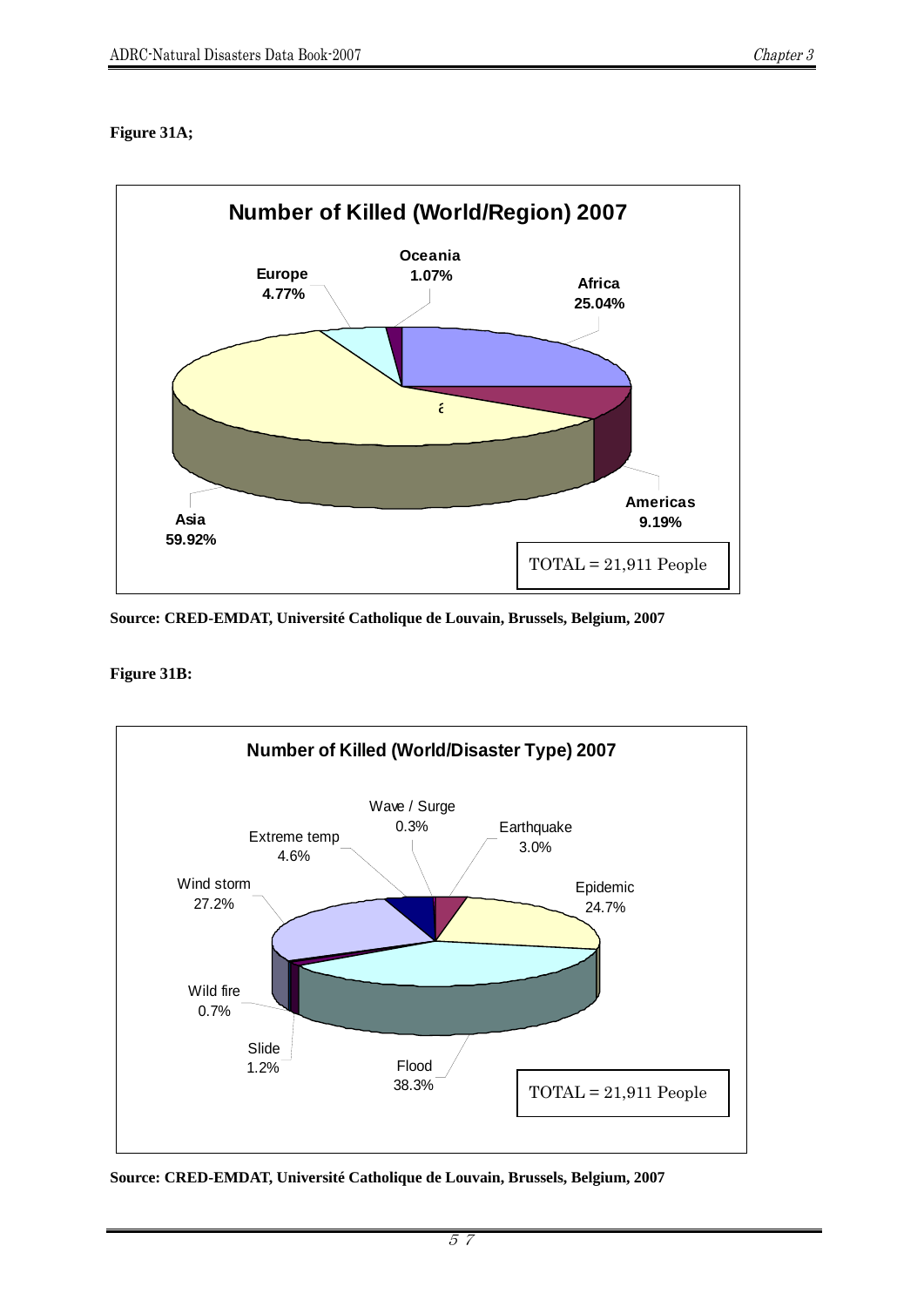The number of total affected people increased from 135.1 million in 2006 to 198.2 million in 2007. As shown in Figure 32A, the Asian region accounted for the highest percentage of total affected people, with 90.7% in 2007. This is an increase from the previous year's 88.9%. The real number of total affected people in Asia this year 2007 (179.8 million people) has also increased by 49.8% from the previous year 2006 (120 million people). In addition to the disasters which affected many people in Asia, other disasters in other parts of the world, especially Africa and America, also had a significant impact in 2007. The number of total affected people in every region worldwide increased significantly over previous year 2006 except Africa which registered a decrease in 2007 (9.3 million people) over previous year 2006 (13.4 million people). Nevertheless, the trend clearly reflects Asia's continued vulnerability to natural hazards. Figure 32B shows the percentages of total affected people by disaster type. Hydro-meteorological disasters, such as floods, wind storms, and droughts had a significant impact (almost 95%) on people worldwide.

### **Figure 32A:**

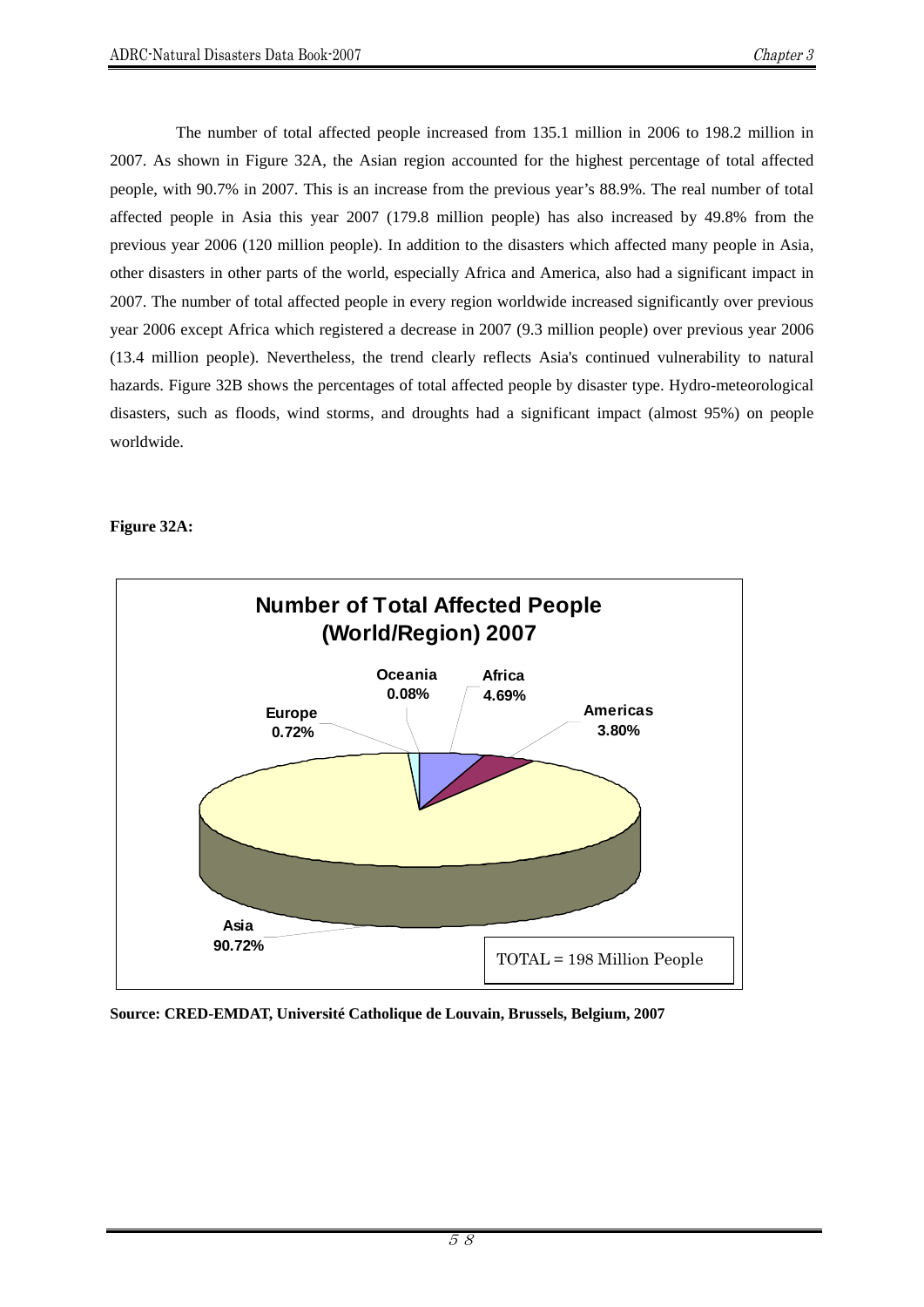# **Figure 32B:**



#### **Source: CRED-EMDAT, Université Catholique de Louvain, Brussels, Belgium, 2007**

In contrast to previous years, Asia accounted for less than half (47.2%) of the economic damage caused by natural disasters in 2007 (Figure 33A). This is damage is also mainly due to the impact of Earthquake in Japan, windstorm and floods in India, Bangladesh and China in 2007. Asia accounted for less economic damage in 2007 (47.2%) than in the previous year (in 2006, it was 71.1%), a considerable decrease by 50.6% from 2006. The Europe (29.2%) accounted for the next highest level of economic losses in 2007. This is due to wind storms and floods in Europe, especially in UK. This is followed by Americas with 19.3% (in 2005, it was the highest at 85.6% due to Cyclones Katrina Wilma and others, and in 2006 also it was big with 14.7% of the total world damage). Americas' 2007 economic damage is mainly from windstorms of the USA and Mexico, and the USA bushfire. Figure 33B shows the amount of damage worldwide for 2007 by disaster type. Wind storms and floods were the leading causes of damage worldwide, followed by earthquakes. The socio-economic structure of these regions and the disaster occurrences and countermeasures could be attributed to these trends. All other regions accounted for much less of the economic damage sustained in 2007. It is also noteworthy to mention that overall damage tremendously increased by about 217% from the previous year 2006, from US\$19.8 billion to US\$62.7 billion. This entirely due to the damage caused by disasters in the high income and developed countries worldwide such as USA, Japan, Australia and the region Europe.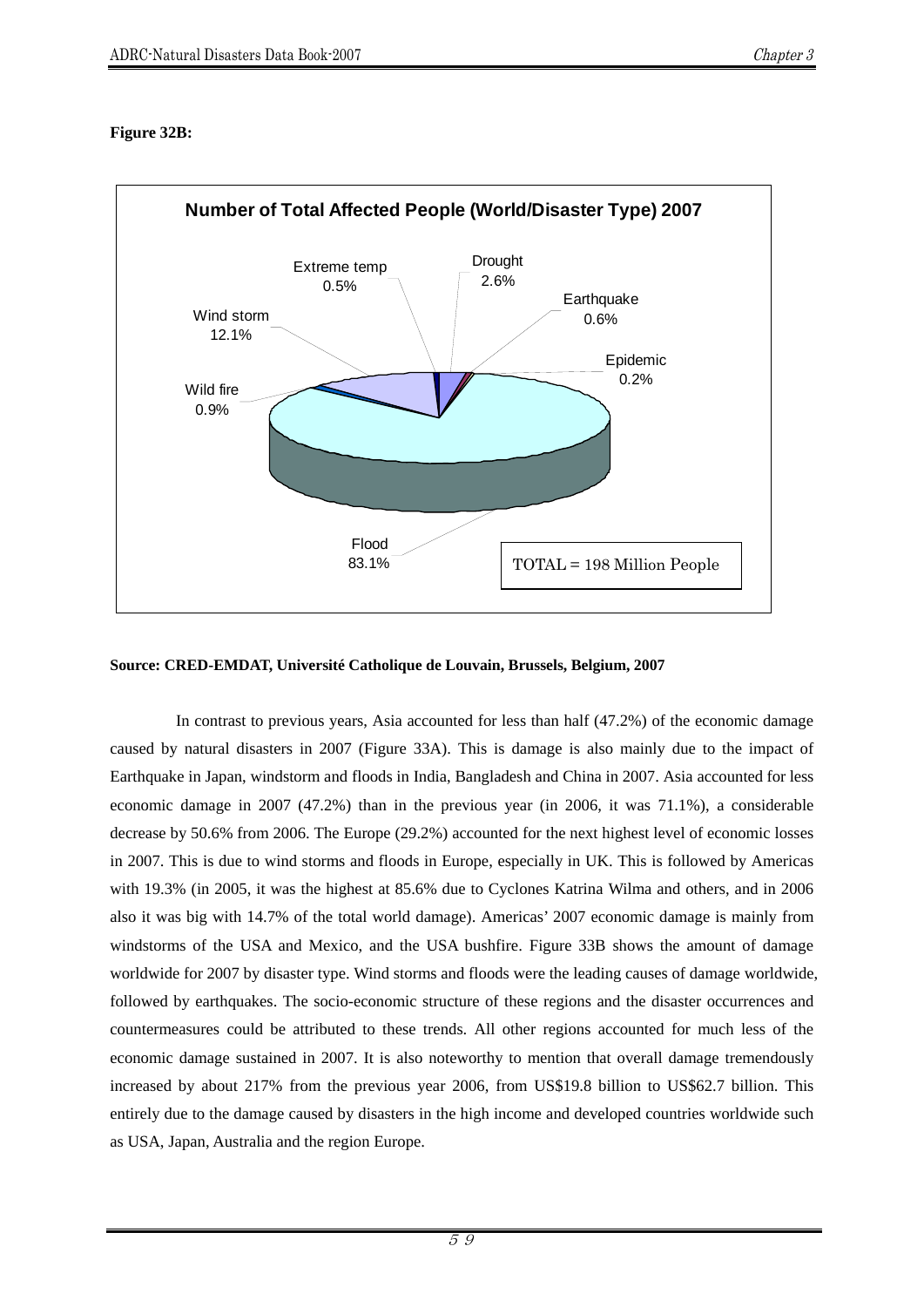### **Figure 33A:**



**Source: CRED-EMDAT, Université Catholique de Louvain, Brussels, Belgium, 2007** 

**Figure 33B:** 



**Source: CRED-EMDAT, Université Catholique de Louvain, Brussels, Belgium, 2007** 

 These figures indisputably demonstrate that the disaster vulnerability of the Asian region cannot be neglected in relation to global sustainable development and the need of stronger disaster countermeasures.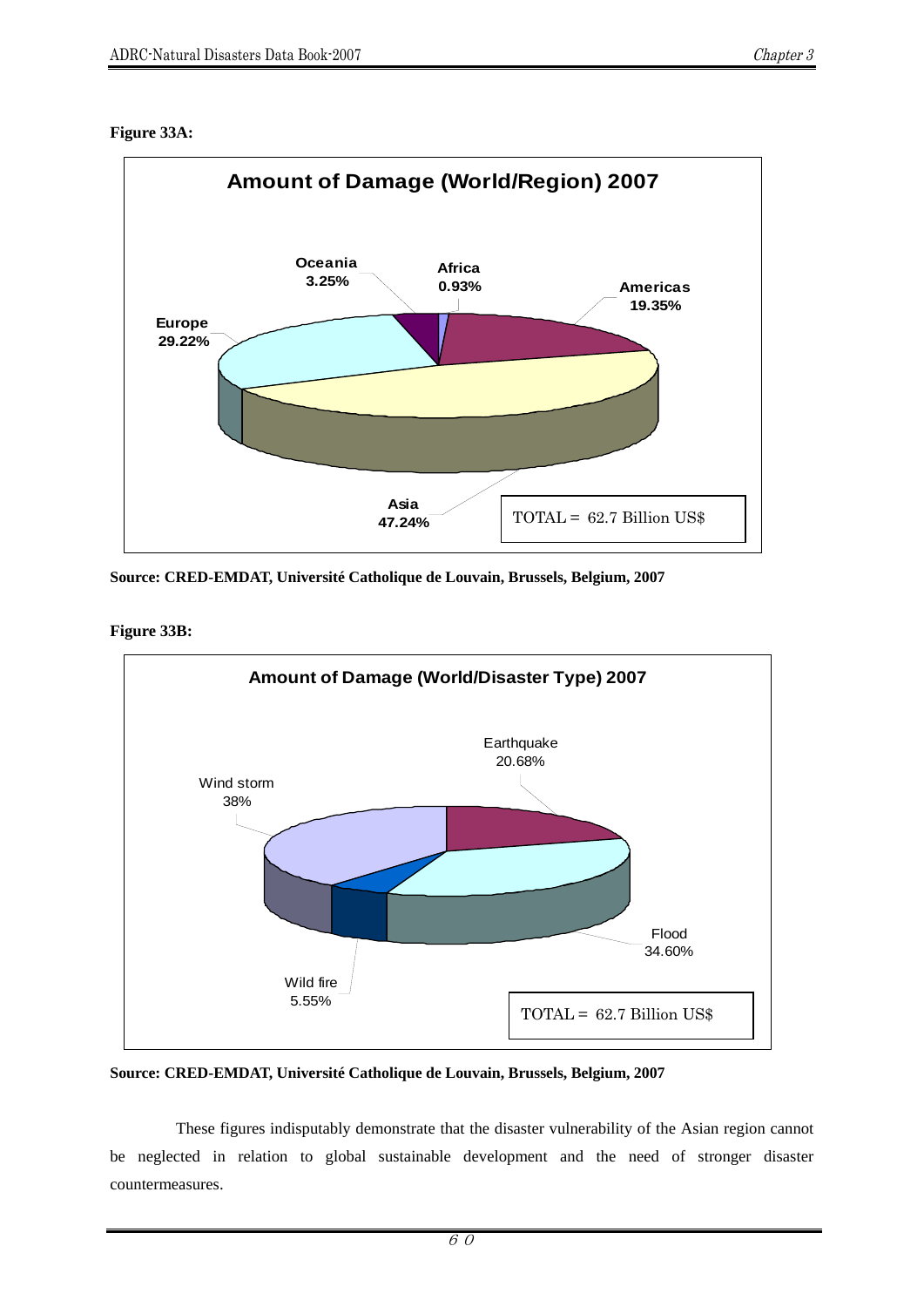# **3.2 Natural Disasters around the World**

# **3.2.1 Characteristics of Disasters in Africa**

About 73% of the natural disasters that occurred in Africa in 2007 from hydro-meteoreological disasters such as floods, windstorms and droughts (Figure 34). Furthermore, the majority of the human losses (80.8%) in Africa were due to epidemics alone and followed by floods, and windstorms (Figure 35). Meanwhile, the majority of people affected by disasters in Africa were affected by floods and droughts, which account for 94.6% of the total affected people in Africa 2007 (Figure 36). A slightly different patern was seen in the previous year 2006, when droughts accounted for almost 81% of the people affected while floods accounted for 16% of the people affected. In addirion to these, windstorms and epidemics also contributed to the total affected population in Africa in 2007. Zambia, Sudan, Malawi, Tanzania, Togo and Mozambique were severely hit by floods, drought and epidemics. It is interesting to note, however, according to the available 2007 data, that all of the economic damage sustained in Africa was caused by flooding and winstorms in 2007 almost similar to the previous year 2006 (Figure 37). This year, economic damage (584 million US\$) in Africa, significantly increased from year 2006 (158 million US\$) by 270%.

**Figure 34:**

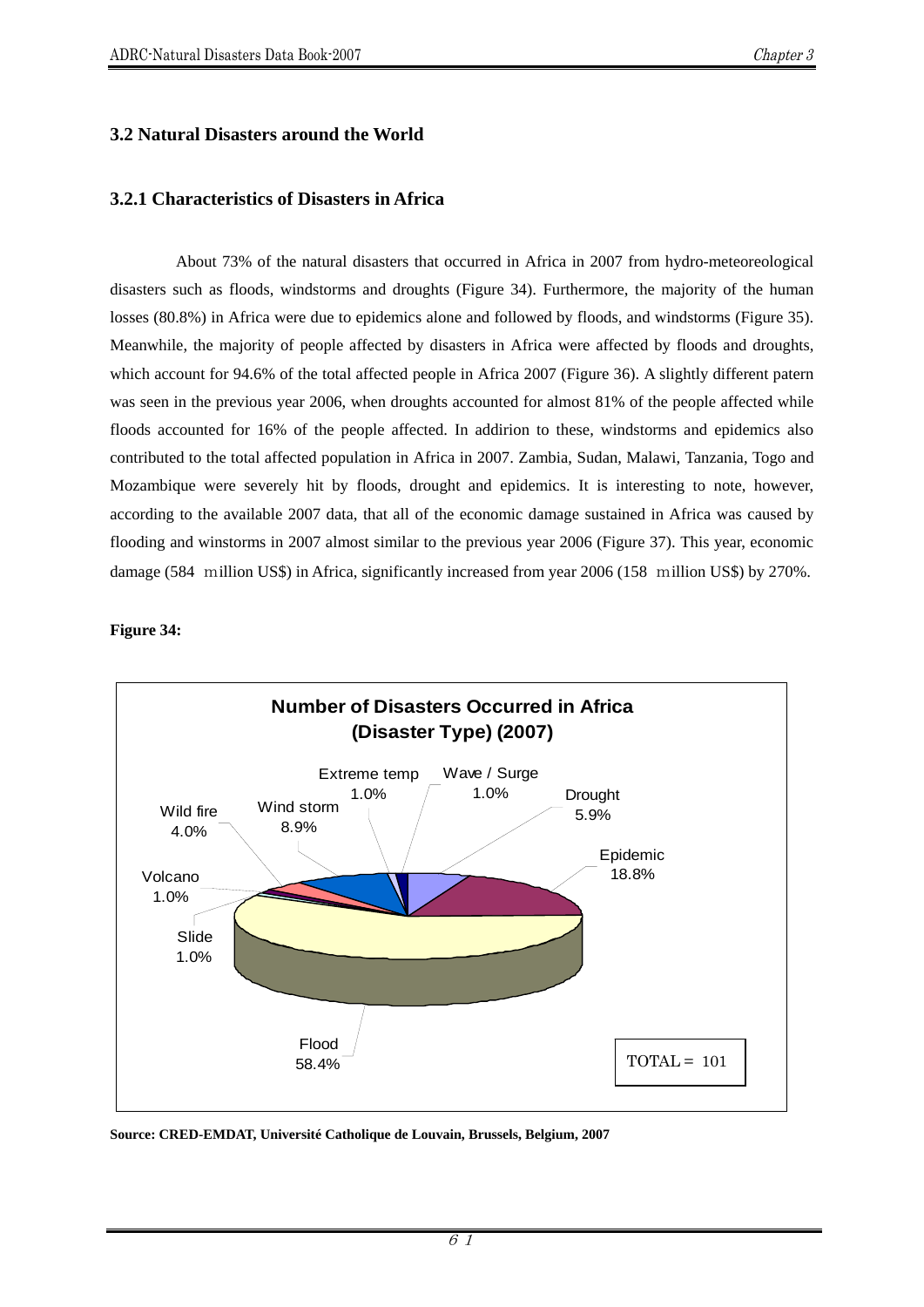# **Figure 35:**



**Source: CRED-EMDAT, Université Catholique de Louvain, Brussels, Belgium, 2007** 

**Figure 36:** 



**Source: CRED-EMDAT, Université Catholique de Louvain, Brussels, Belgium, 2007**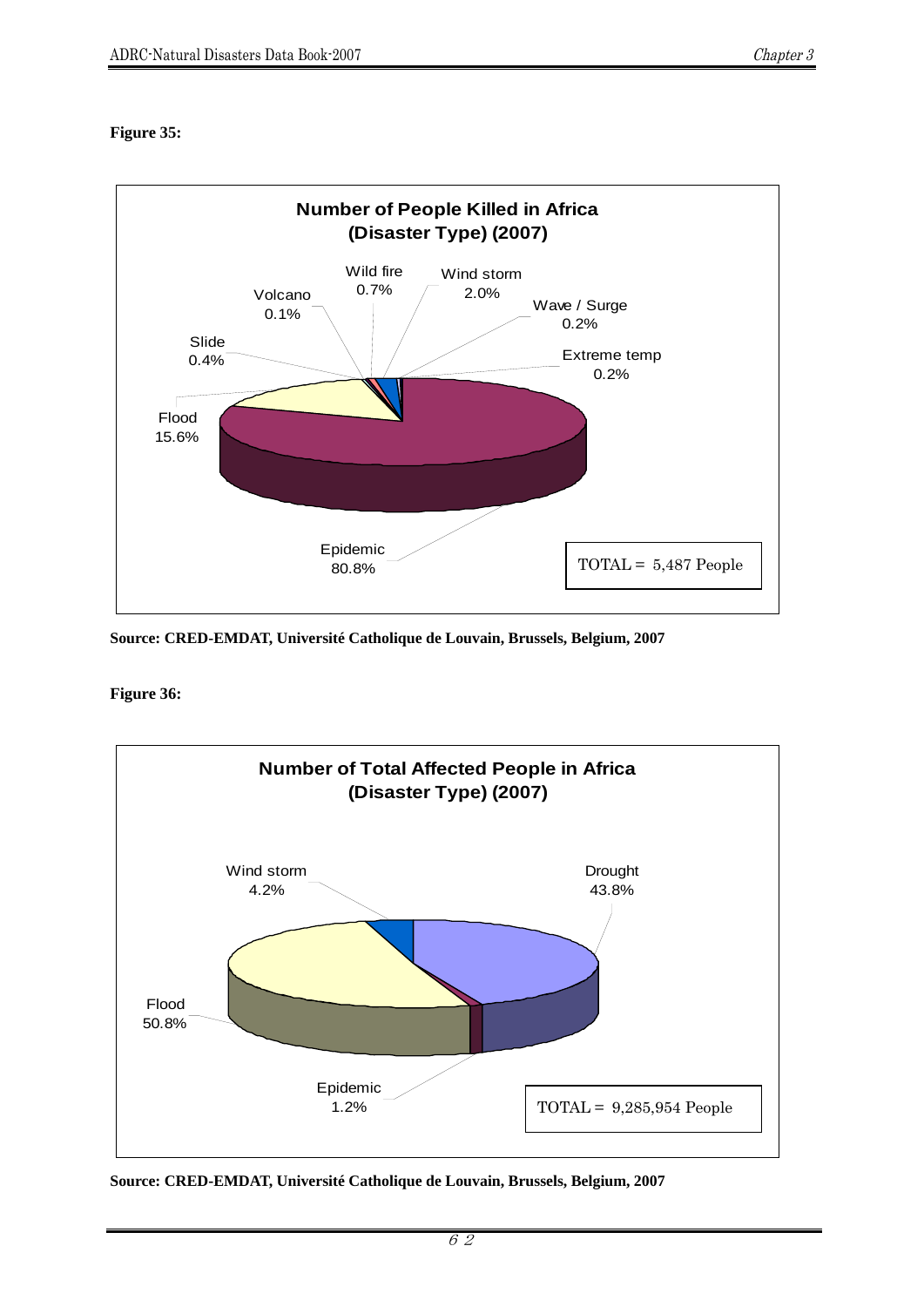# **Figure 37:**

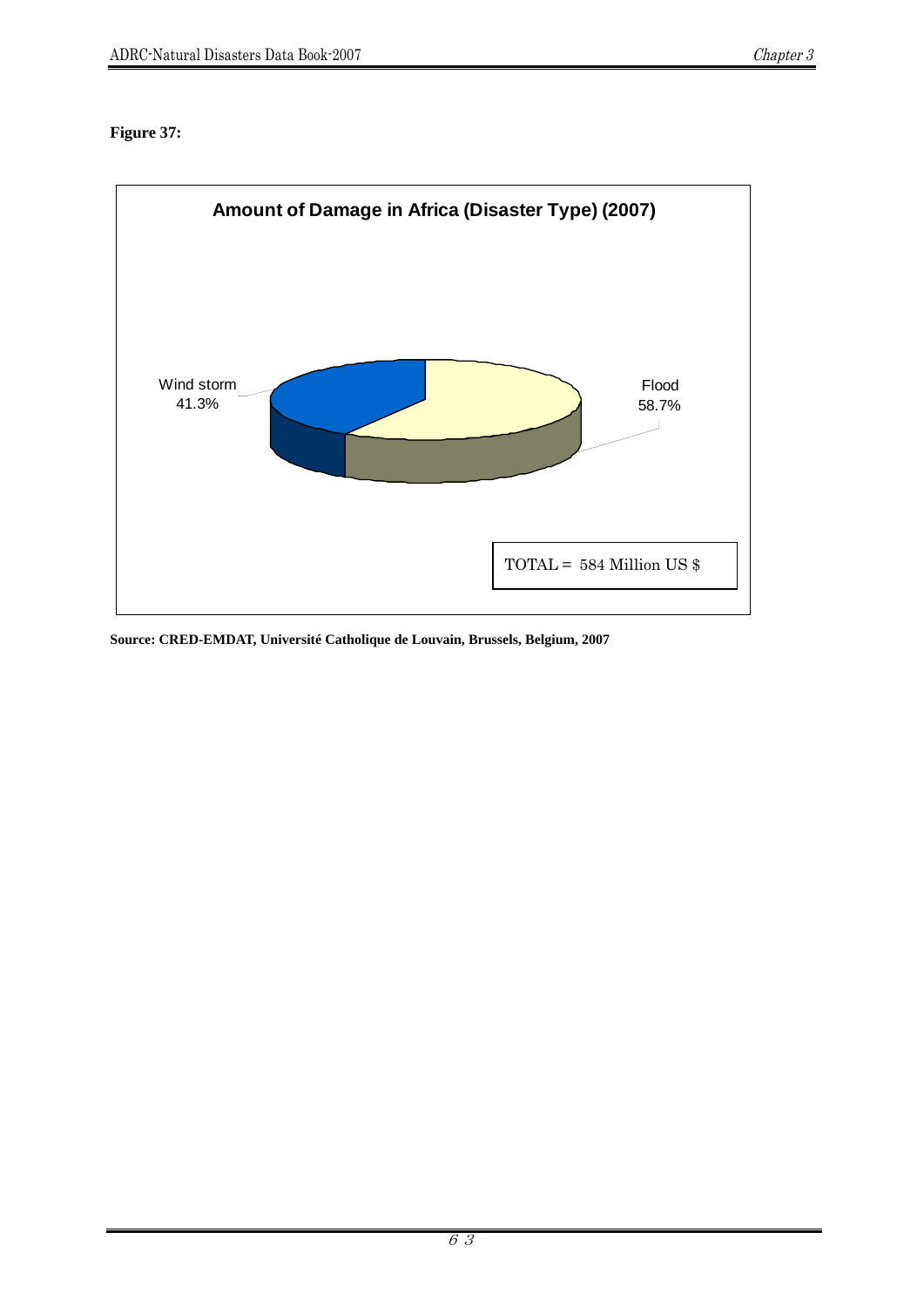# **3.2.2 Characteristics of Disasters in the Americas**

In the Americas which includes the countries of North and South America, floods, and windstorms accounted for the vast majority (almost 76%) of natural disasters that occurred in 2007 as it was in the previous year 2006 which was a devastating year to this region. Earthquakes, extreme temperatures, wildfire, drought, slides and volcano eruptions also created devastation in the Americas in 2007. In terms of human loss, about 94% of people killed were by windstorms, floods, and earthquakes. Nearly 45% of the people affected were affected by floods alone and the rest is mainly from wind storms, extreme temperatures, wildfires, drought and earthquakes in 2007. The majority of the economic damage sustained (79.2%) was caused by windstorms and floods in 2007 followed by wildfire with 20.8%. In 2005 and 2006, severe damage was caused by the historic cyclones that rocked United States. Severe damage was inflicted in 2007 by floods and windstorms that hit the South American countries Mexico and Peru and wildfires in USA. Figures 38 to 41 show that the Americas were visited by significant hydro-meteorological disasters in 2007, as they had been in previous years. Overall the human and economic losses have significantly increased in the Americas in 2007 in comparison to the previous year 2006 (killed people increased by 221.56% from 626 people in 2006 to 2013 people in 2007, total affected population by 423.3% from 1.44 million people to 7.55 million people and economic damage by 315.8% 2.92 billion dollars to 12.14 billion dollars).

#### **Figure 38:**

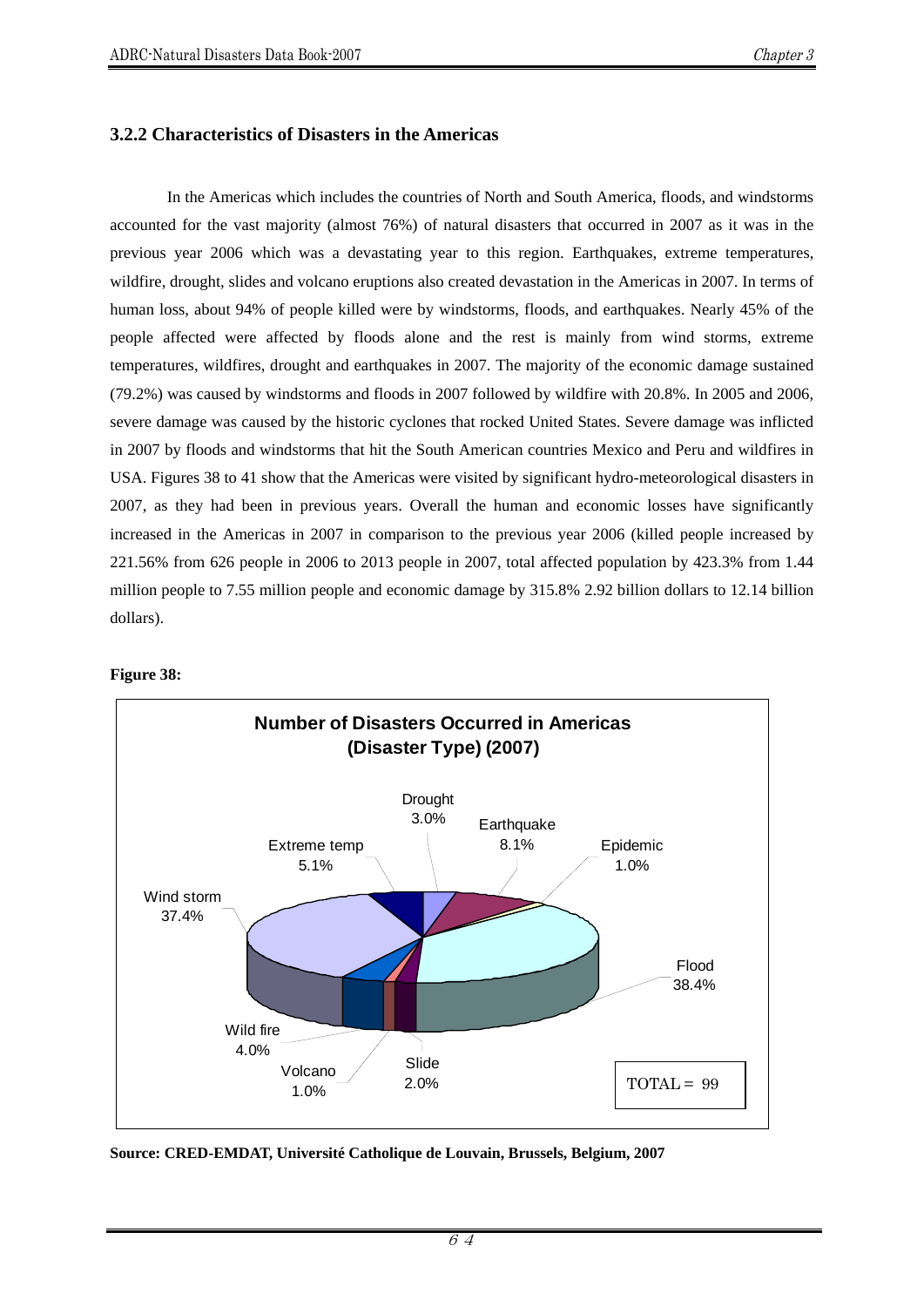# **Figure 39:**



**Source: CRED-EMDAT, Université Catholique de Louvain, Brussels, Belgium, 2007**

**Figure 40:**

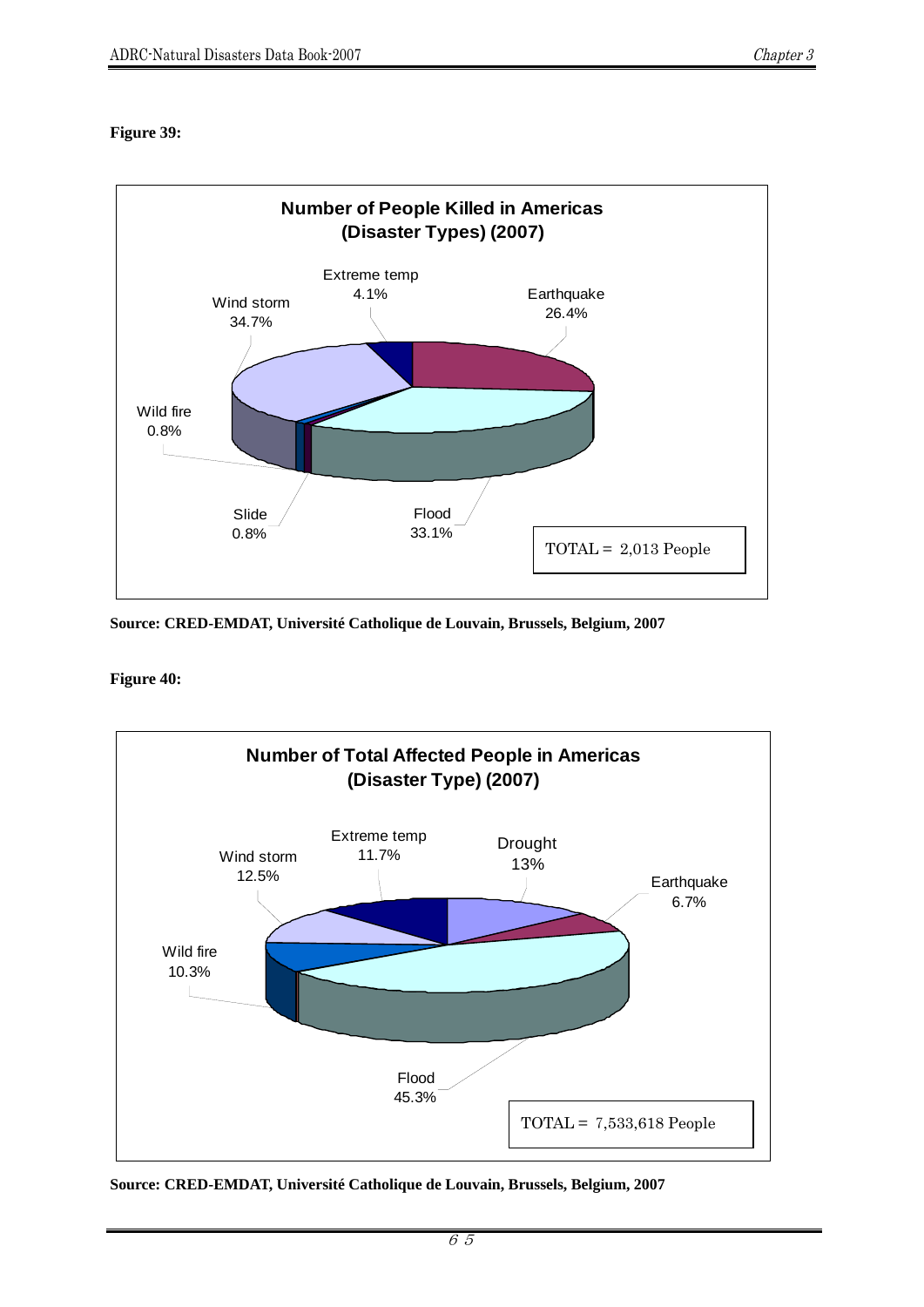# **Figure 41:**

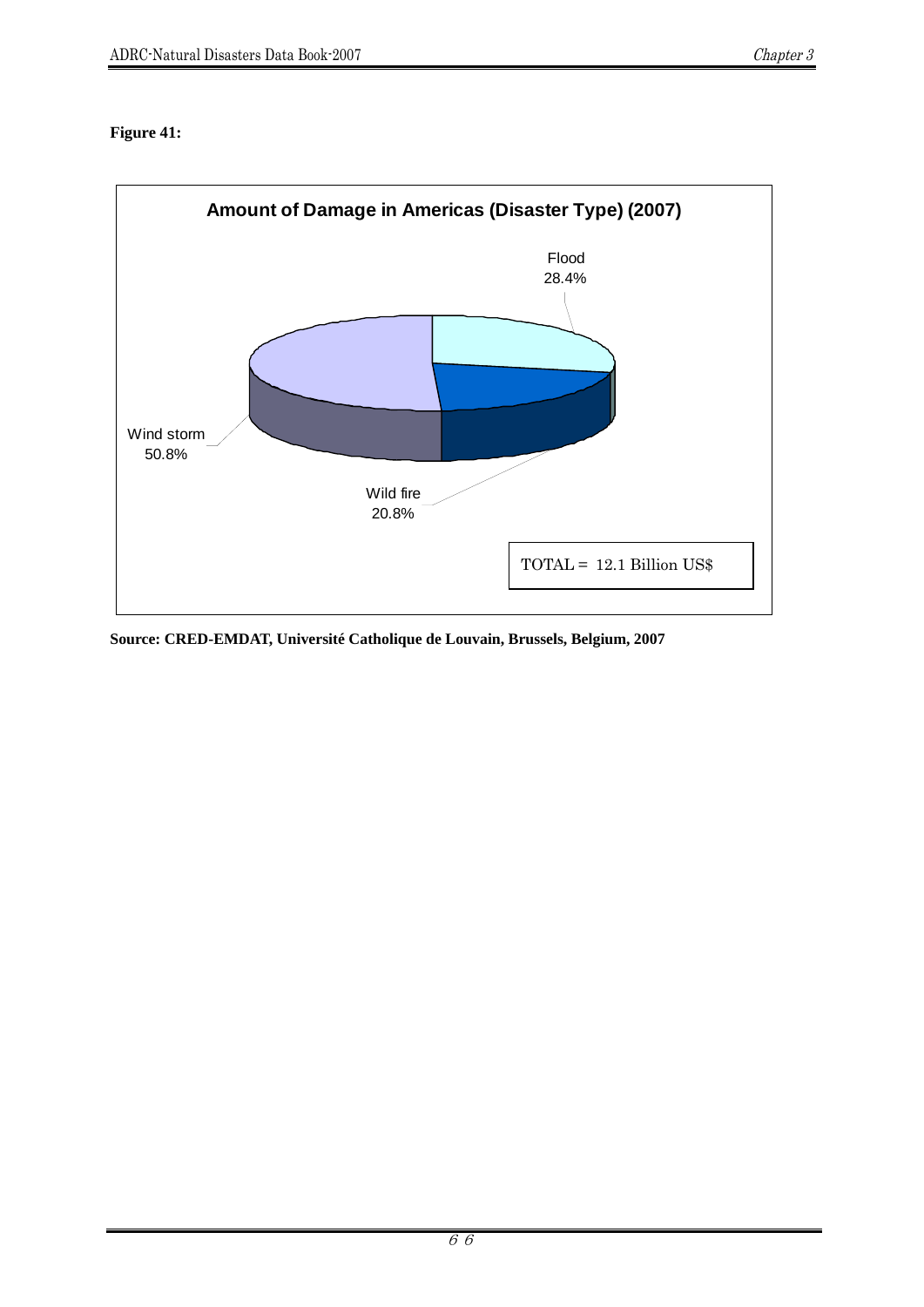# **3.2.3 Characteristics of Disasters in Asia**

An earlier chapter demonstrated the high vulnerability of the Asian region to natural disasters. The same trend will be observed here. About 75% of the disasters in Asia consisted of wind storms and floods, followed by epidemic (6.7%), earthquake (6%) and slides (4.7%) (Figure 42). It is worth noting that windstorms and floods in Bangladesh, India and China caused considerable human losses (about 89%) in Asia, followed by epidemics, extreme temperatures and slides (Figure 43). Figure 44 shows that floods alone caused almost 87% of the human sufferings in Asia and followed by wind storms, as these accounted for almost all the people affected by natural disasters in the region in 2007. Furthermore, about 44% of the economic damage in 2007 in Asia came from the earthquake in Japan (Niigata) and rest of the damage is mainly from windstorms and floods (almost 56%) (Figure 45). Clearly, the Asian region is severely disaster-prone and vulnerable to both hydro-meteorological and geophysical disasters. The following figures highlight these trends. Though the number of disasters decresed, human sufferings (specially total affected people) and economic damages caused by these Asian natural disasters significantly increased in 2007 from year 2006 (killed people decreased by 18.7% from 16,151 people in 2006 to 13,130 people in 2007, total affected population increased by 49.8% from 120.0 million people to 179.8 million people and economic damage increased by 109.9% 14.1 billion dollars to 29.6 billion dollars) .

### **Figure 42:**

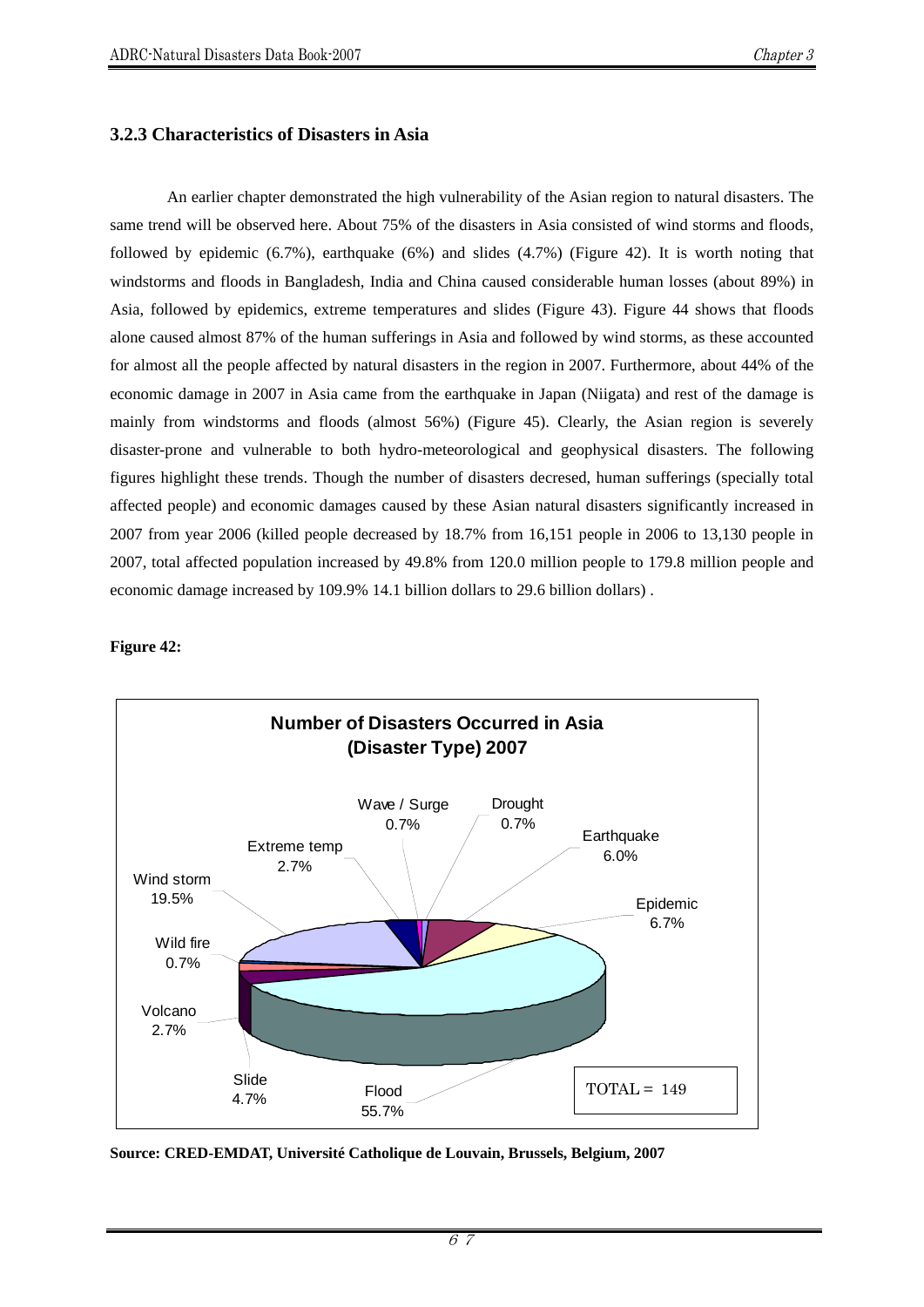# **Figure 43:**



**Source: CRED-EMDAT, Université Catholique de Louvain, Brussels, Belgium, 2007** 

### **Figure 44:**



**Source: CRED-EMDAT, Université Catholique de Louvain, Brussels, Belgium, 2007**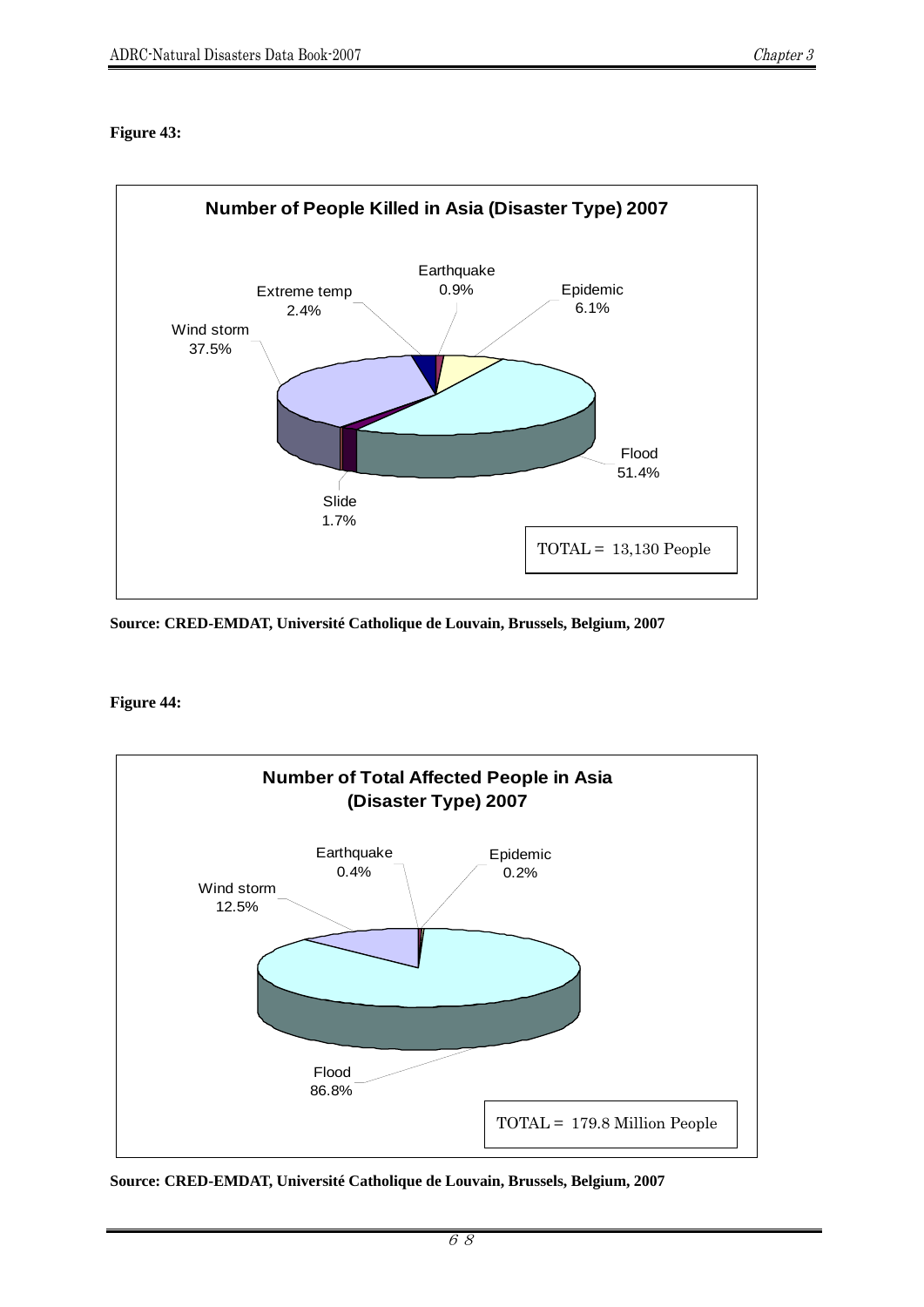# **Figure 45:**

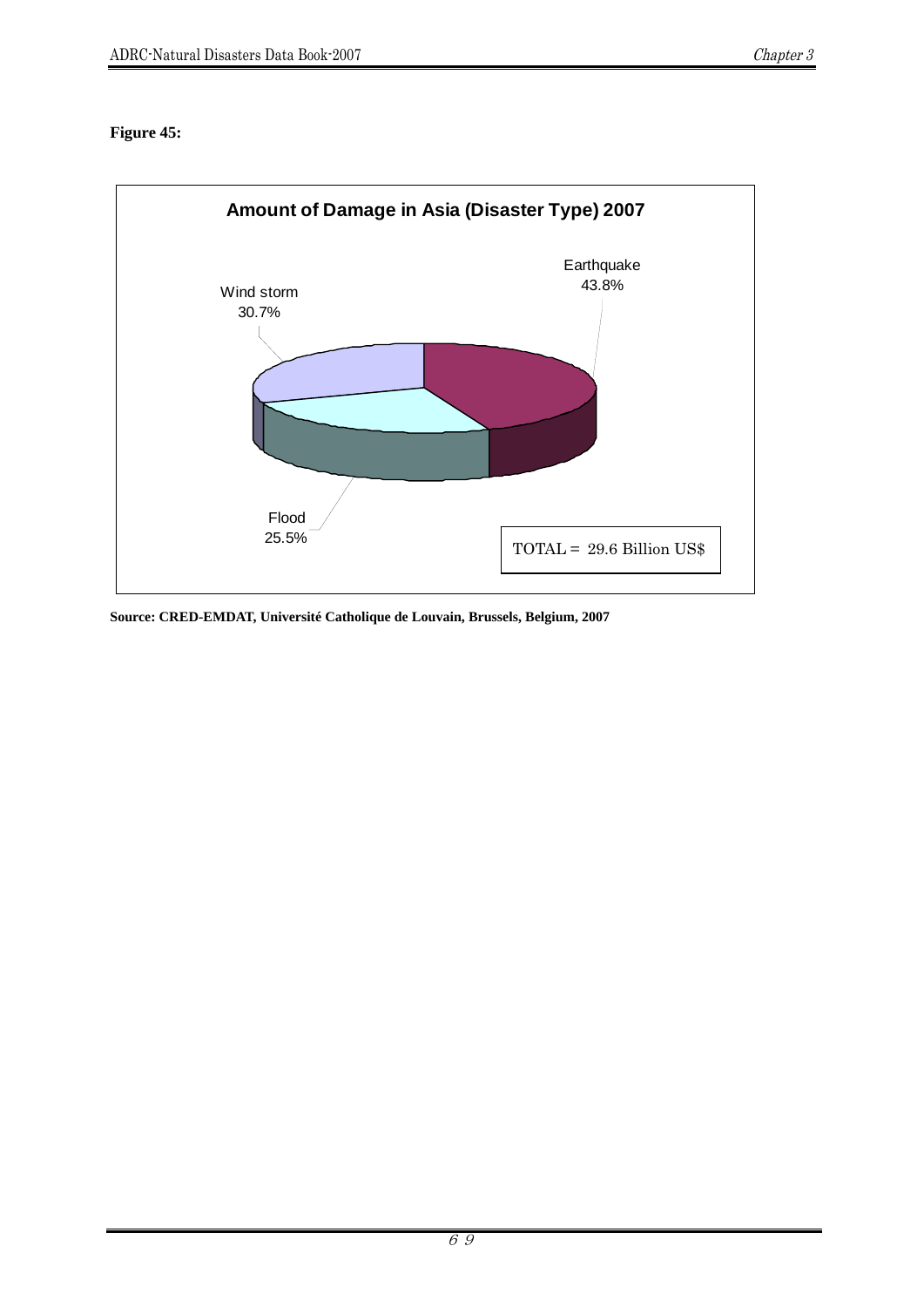# **3.2.4 Characteristics of Disasters in Europe**

Similar to the previous year, in 2007, floods, windstorms, and extreme temperatures caused havoc in Europe. The majority of disasters in 2007 were floods, windstorms and extreme temperatures, accounting for 83% of all disasters (Figure 46). The majority of human losses were due to extreme temperatures (58%), followed by epidemics, wildfires, floods and windstorms (Figure 47). Furthermore, 70% of the total affected people were affected by wildfire disaster in Europe (mainly from Macedonia) (Figure 48), in contrast to 2006 which saw floods and extreme temperatures affecting majority of the people in the region. Floods and winstorms in UK, Germany, Netherlands, Belgium and Austria contributed significantly to the human losses and economic damage in this region in 2007 (Figure 49). In 2004, droughts created heavy economic losses in the region, but in 2005 and 2006 floods caused severe economic damage in the region. The year 2007 was a rather tumultuous one for Europe, which once again sustained significant damage caused by hydro-meteorological disasters. The economic damage in 2007 (18.3 billion US\$) has also significantly increased from previous year (1.45 billion US\$).

### **Figure 46:**

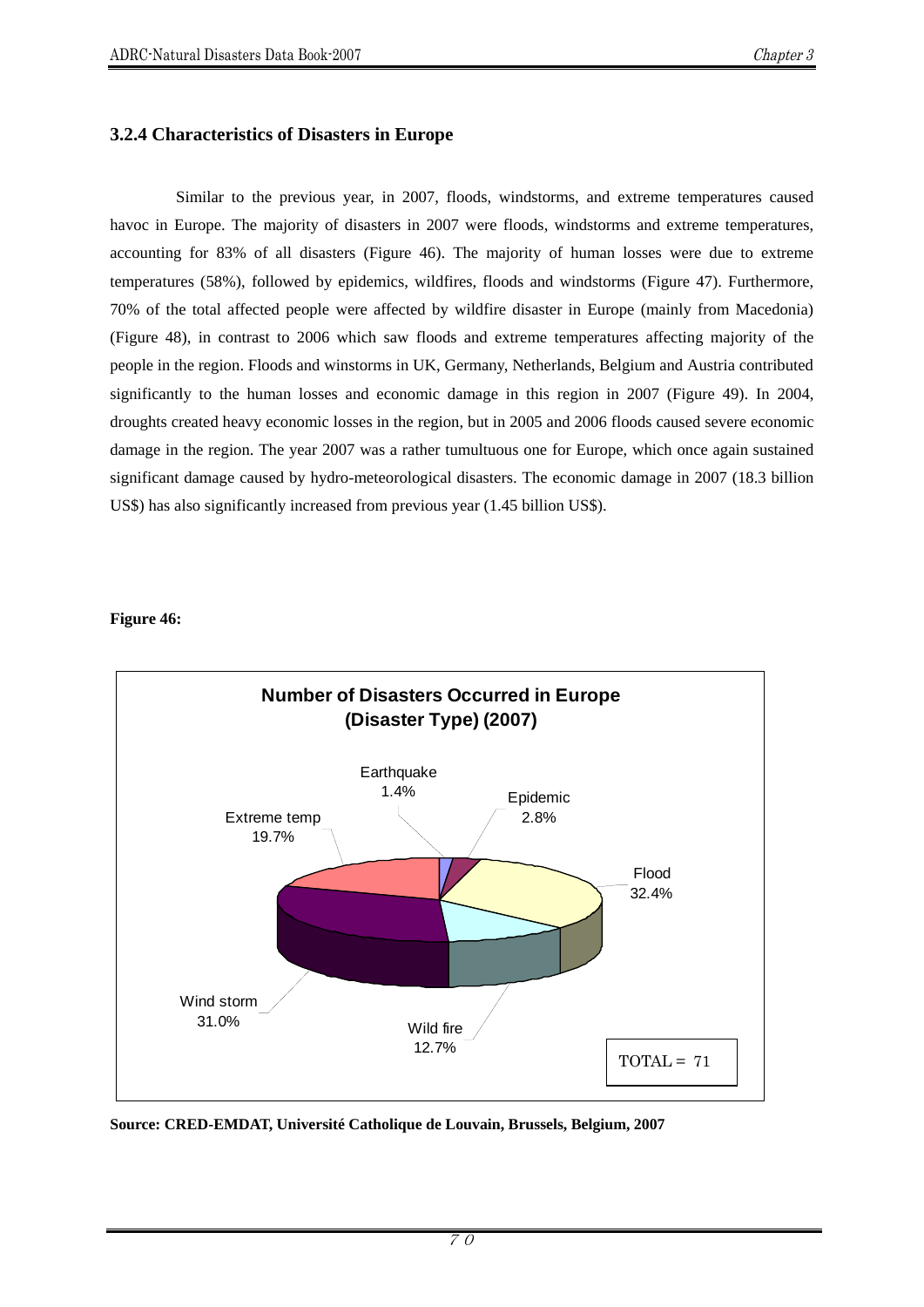# **Figure 47:**



**Source: CRED-EMDAT, Université Catholique de Louvain, Brussels, Belgium, 2007** 

**Figure 48:**



**Source: CRED-EMDAT, Université Catholique de Louvain, Brussels, Belgium, 2007**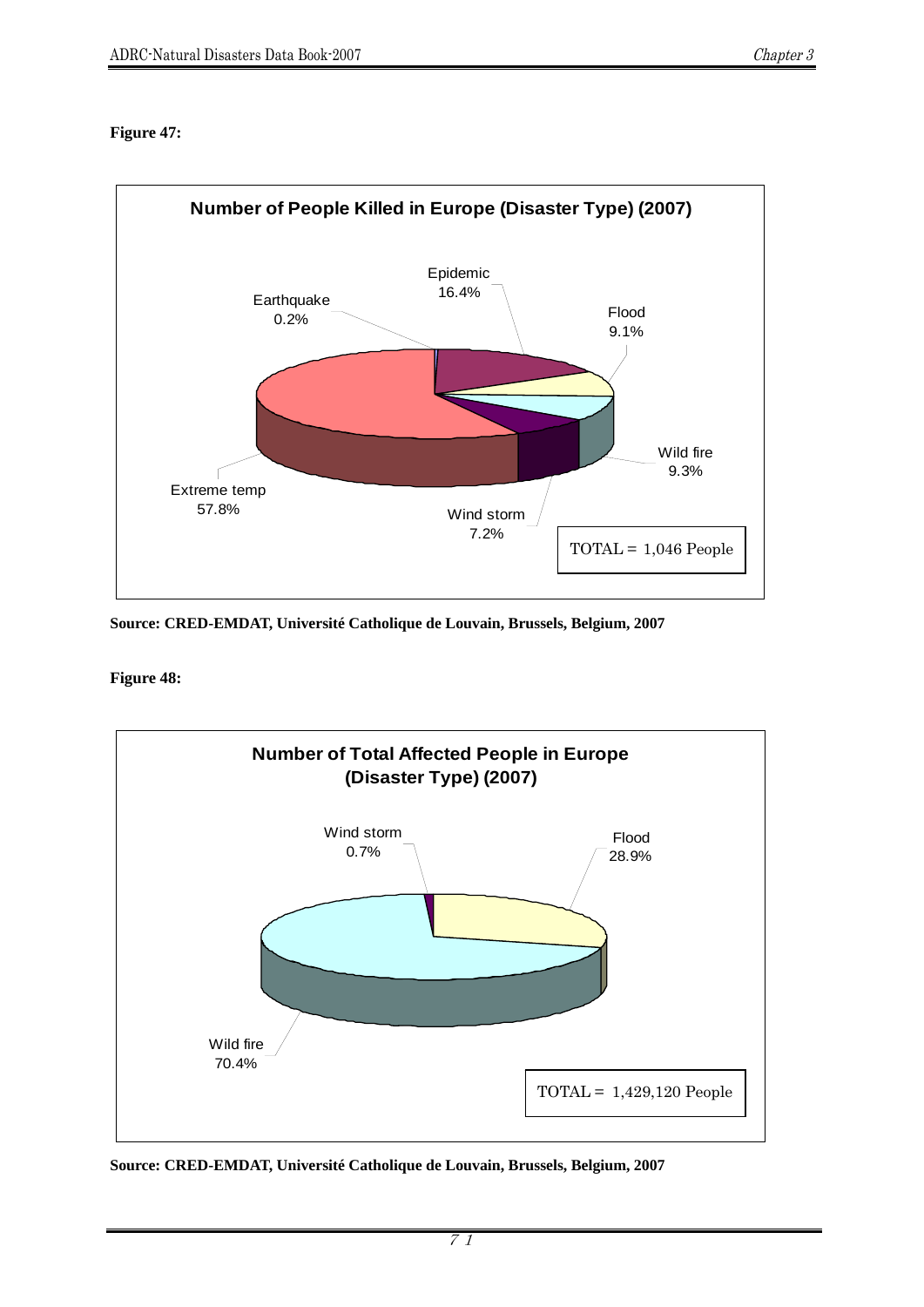### **Figure 49:**



**Source: CRED-EMDAT, Université Catholique de Louvain, Brussels, Belgium, 2007** 

# **3.2.5 Characteristics of Disasters in Oceania**

Disaster trends in Oceania were a bit different from those of other regions in previous years as well as in the year 2007, as the natural disasters strayed from the average regional pattern. Not all types of natural disasters occurred here, but the majority that did occur was wind storms, and floods accounting for 82% of the total. The remainder consisted of wave/surge, and earthquake (Figure 50). The majority of human losses were due to windstorms (71%), followed by wave/surge and floods (Figure 51). This was due to the windstorms that sruck Fiji and Papua New Guinea, the tsunami that struck Solomon Islands, and floods in Australia, Fiji and Papua New Guniea. The total affected people in Oceania in 2007 were largely affected by floods and windstorms in Papua New Guinea, Fiji and Australia (98%), and wave/surge (tsunami) in Solomon Islands (Figure 52). This unusual picture is due to severe wind storms that hit Australia and the nearby small pacific island countries in Oceania, and tsunami in Solomon Islands. The majority of the economic damage was caused by floods in Australia (85%), and windstorms (15%) mainly from Australia, and pacific island countries as shown in Figure 53.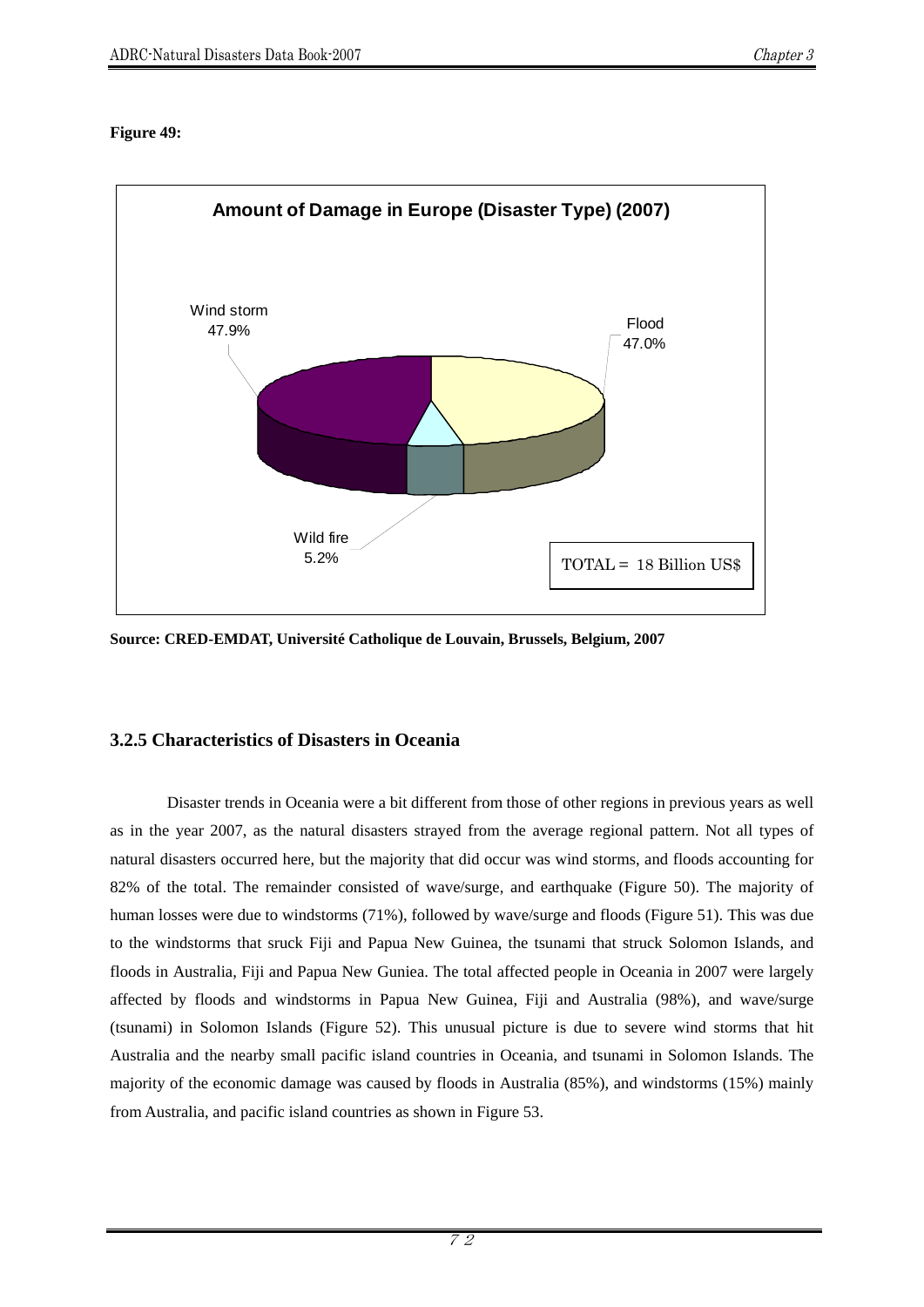# **Figure 50:**



**Source: CRED-EMDAT, Université Catholique de Louvain, Brussels, Belgium, 2007** 

**Figure 51:**



**Source: CRED-EMDAT, Université Catholique de Louvain, Brussels, Belgium, 2007**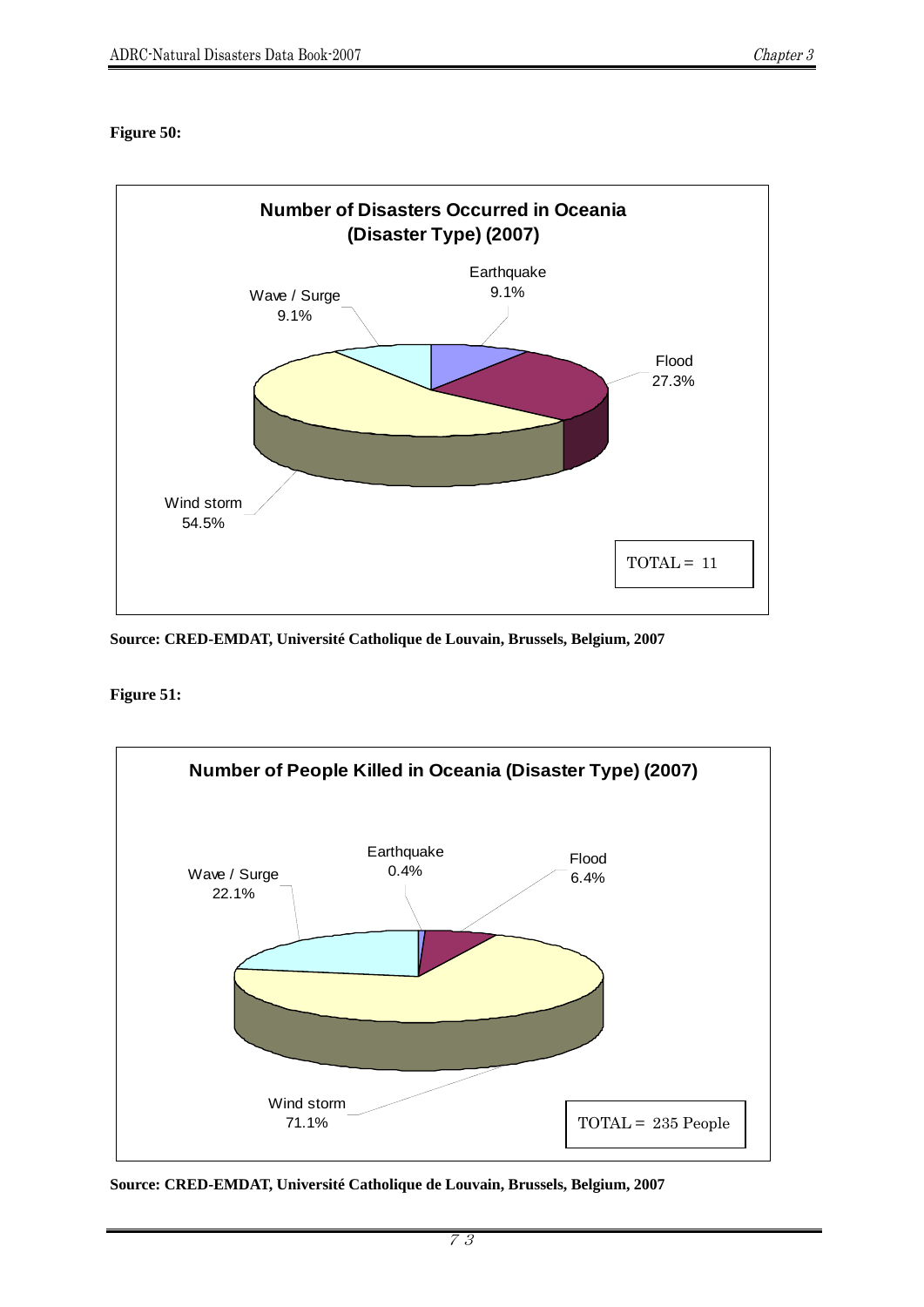# **Figure 52:**



**Source: CRED-EMDAT, Université Catholique de Louvain, Brussels, Belgium, 2007** 

**Figure 53:**



**Source: CRED-EMDAT, Université Catholique de Louvain, Brussels, Belgium, 2007** 

74